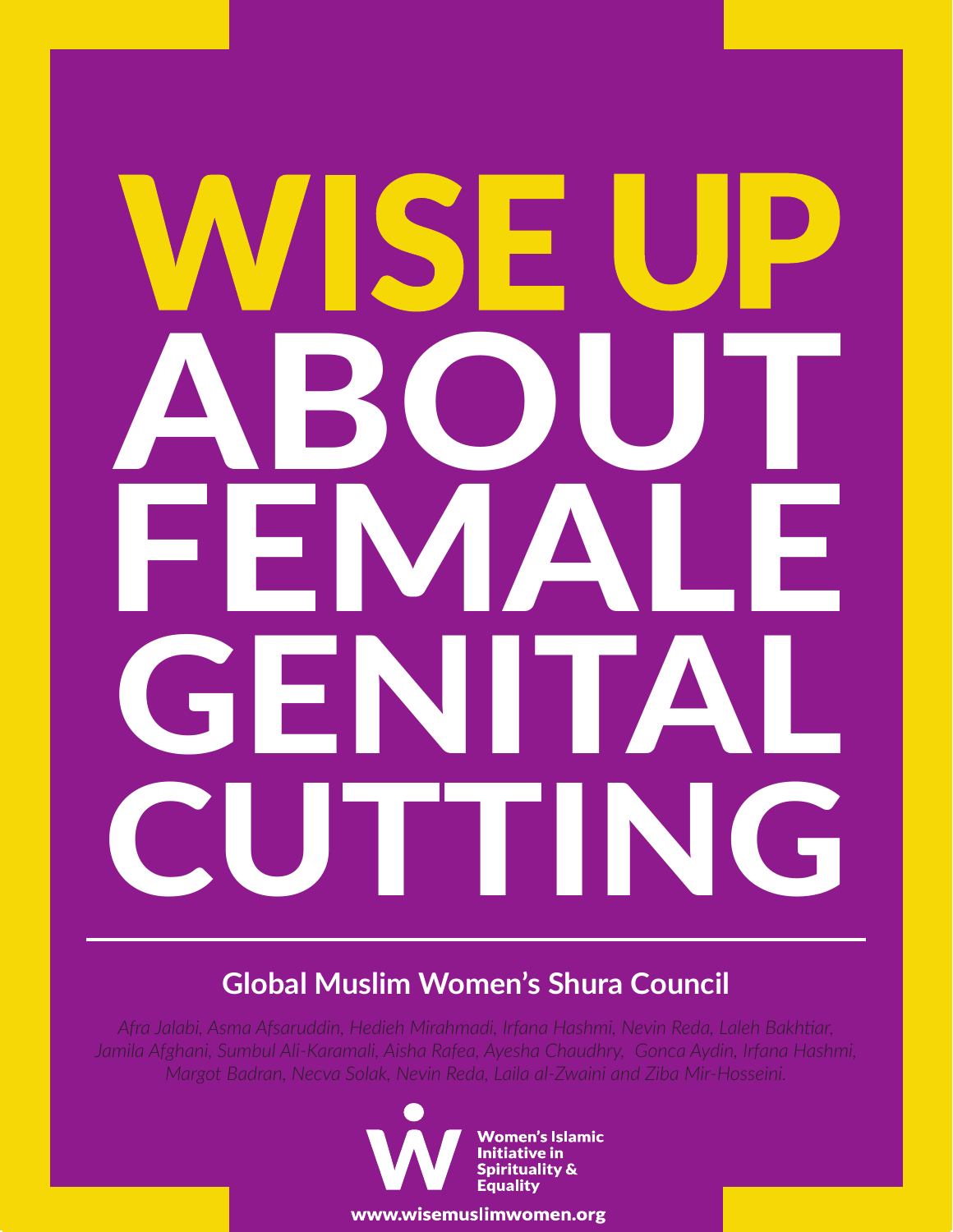## Female Genital Cutting: Harmful and Un-Islamic

#### GLOBAL MUSLIM WOMEN'S SHURA COUNCIL

The Global Muslim Women's Shura Council is a global and inclusive council of Muslim women scholars, activists, and specialists. The Council endeavors to connect Islamic principles to society's most pressing issues and develop holistic strategies for creating positive social change. In the following statement, the Shura Council condemns violent extremism as an absolute violation of the teachings of Islam.

Female Genital Cutting (FGC) is a broad and somewhat problematic label that describes the partial or total removal of the external female genitalia or other injury to the female genital organs for non- medical reasons.2 Unlike comparable practices that are undertaken in the medical context, such as genital plastic surgeries and non-elective genital modification for intersex infants, FGC describes procedures performed on a minor female for traditional or cultural reasons in non-medical contexts. This Shura Council statement uses The World Health Organization (WHO) criteria for the definition of FGC.

The World Health Organization classifies FGC into four major types, based on severity of excision.3 FGC, therefore, describes a varied range of practices, including the following: slight pricking or nicking of the clitoral hood; hoodectomy (excision of the clitoral hood); clitoridectomy (excision of the clitoris); the excision of the clitoris and labia minora and majora; and infibulation (suturing) with excision

of the external genitalia.

Commonly cited reasons for the practice include the faulty beliefs that FGC is "a good tradition" or a religious requirement or that it ensures "cleanliness" and prevents excessive clitoral growth. FGC is also deeply connected to marriage rituals and ideas about protecting virginity and preventing promiscuity.4

FGC is practiced openly in 28 different African countries, as well as secretly in parts of the Middle East, Europe, Australia, and the United States. Over 130 million women worldwide have been affected by some form of FGC, and three million girls are at risk every year. Most children are subjected to FGC between the ages of four and ten years. However, there has been a recent downward shift in the age of victims, as parents try to reduce trauma to their children, avoid government interference, or forestall resistance from the children themselves.5 Some women who escaped FGC during childhood may later undergo FGC as a prerequisite for marrying into a community.

<sup>1</sup> For more information about the Shura Council, please visit http://www.wisemuslimwomen.org/about/shuracouncil/

<sup>2</sup> Women's Islamic Initiative in Spirituality and Equality (WISE) and the Shura Council prefer to use the term Female Genital Cutting (FGC) instead of Female Genital Mutilation (FGM) out of respect for the millions of women and girls around the world who have undergone the procedure and live with its consequences. The Council recognizes that societies who employ this procedure do not do so with the intention of "mutilating" their females. The Shura Council considers the alternate term "Female Circumcision" to be inaccurate, because FGC procedures are not analogous to Abrahamic circumcision.

<sup>3</sup> World Health Organization, "Female Genital Mutilation: Report of a WHO Technical Working Group" (Geneva: World Health Organization, 1995), 9.

<sup>4</sup> Laura Reymond, Asha Mohamud, and Nancy Ali, "Female Genital Mutilation: The Facts," The Path, n.d., http://www.path.org/files/FGM-The-Facts.htm.

<sup>5 &</sup>quot;Female Genital Mutilation: The Facts," FORWARD: The Foundation for Women s Health, Research & Development (London, 2002), 3. See also F. Hosken, The Hosken Report: Genital and Sexual Mutilation of Females, 4th ed. (Lexington: Women s International Network, 1993), 35.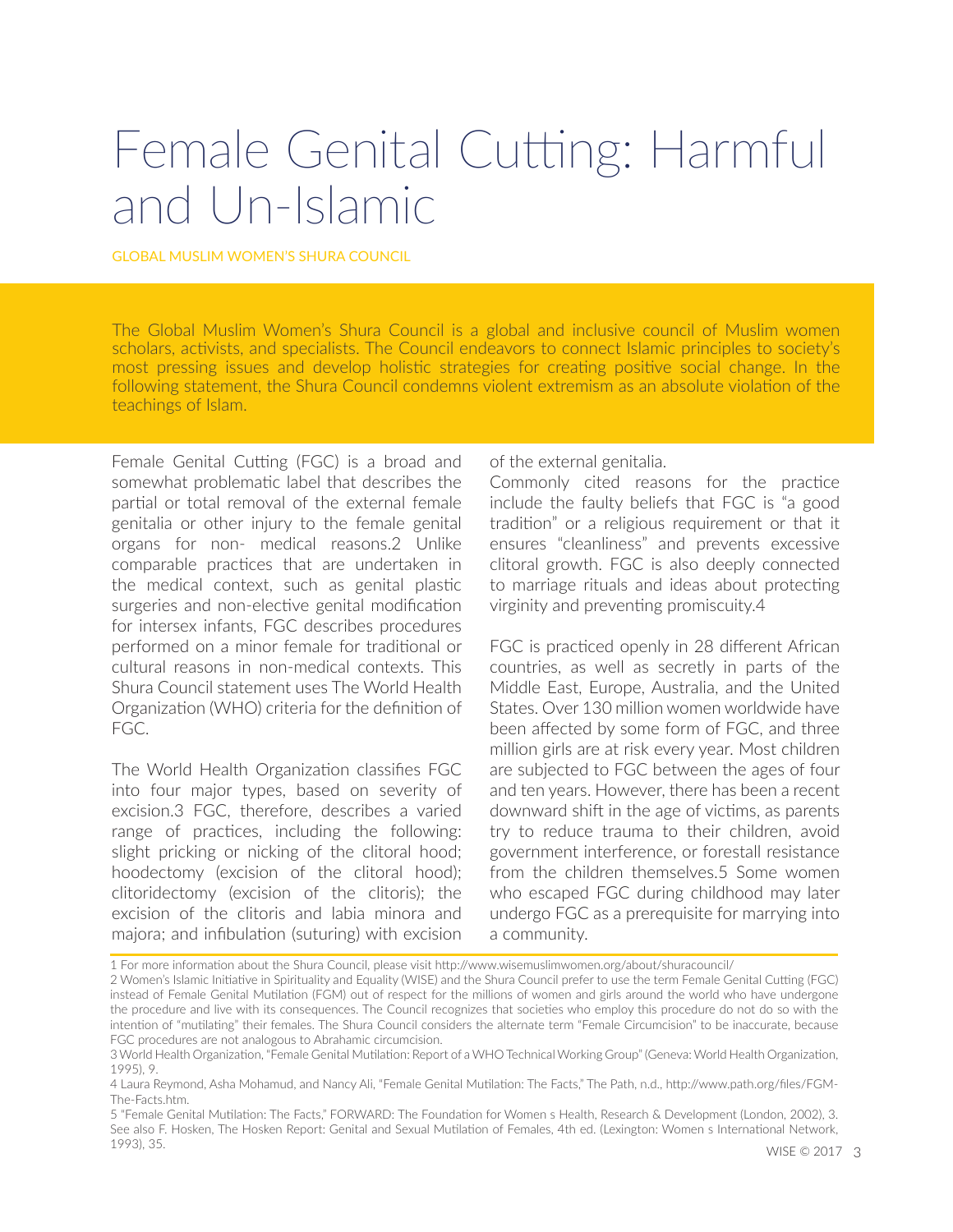FGC has been widely condemned by political and religious authorities and is banned by a broad network of local, national, and international laws. Countries with national laws against FGC include Burkina Faso, Central African Republic, Djibouti, Ghana, Great Britain, Guinea, Sudan, Sweden, and the United States. In other countries, child abuse laws cover FGC. The governments of Benin, Burkina Faso, Cameroon, Central African Republic, Côte d'Ivoire, Djibouti, Egypt, Eritrea, Ethiopia, Gambia, Guinea, Kenya, Niger, Senegal, Sudan, Tanzania, Togo, and Uganda have declared their commitment to eradicating the practice.6 The WHO, United Nations Children's Fund, and United Nations Population Fund have issued joint statements against FGC, recognizing it as a major human rights violation against girls and women.7 Major international treaties that ban the practice include Convention on the Elimination of all Forms of Discrimination against Women (CEDAW) and Convention on the Rights of the Child. Regional treaties that forbid the practice include The African Charter on Human and Peoples' Rights (the Banjul Charter) and its Protocol on the Rights of Women in Africa and the African Charter on the Rights and Welfare of the Child. Highlevel Islamic religious scholars from around the world have denounced FGC with legal opinions (fatawa). A 2005 report entitled, "Children in Islam: Their Care, Development and Protection," issued by UNICEF and the International Islamic Center for Population Studies and Research at Al-Azhar University, also strongly condemns the practice.8

#### FGC IS HARMFUL

Medical consequences of FGC include, but are not limited to, the following: death through shock and/or excessive bleeding; infection; sepsis; urine retention; ulceration of the genital region; injury to adjacent genital tissue; scarring; infertility; cysts; painful sexual intercourse; increased risk of transmission of sexually transmitted diseases, including HIV/AIDS; and a range of resulting psychological and psychiatric problems.9 Although all FGC procedures carry health risks, infibulation (suturing) with excision, which accounts for 10% of all FGC cases in Africa, is by far the most dangerous to children and women.10

FGC procedures are often performed in unsterile environments and with little or no anesthesia. In areas of the world where medical facilities are ill-equipped or inaccessible, children who develop uncontrolled bleeding or infection die within hours of the first incision.11 Women who have undergone FGC are significantly more likely to die during childbirth and give birth to a stillborn child.12 In fact, FGC-practicing regions have the world's highest maternal and infant mortality rates.13

Research suggests that FGC can be eliminated very rapidly if communities themselves decide to do so.14 Unfortunately, FGC continues to endure because of cultural and political reasons and is often fallaciously justified on religious grounds.

#### FGC IS UN-ISLAMIC

Muslim proponents of FGC often try to justify it on the basis of religion and the practice is widespread in several Muslim-majority countries. According to a UNICEF report based on Demographic and Health Surveys, FGC is most prevalent in the following countries: Guinea (99% prevalence in 1999); Egypt (97% rate of prevalence among ever-married

<sup>6 &</sup>quot;Laws on FGM," DoSomething.org, http://www.dosomething.org/tipsandtools/laws-fgm.

<sup>7 &</sup>quot;Eliminating Female Genital Mutilation: An Interagency Statement," OHCHR, UNAIDS, UNDP, UNECA, UNESCO, UNFPA, UNHCR, UNICEF, UNIFEM, WHO, Department of Reproductive Health and Research (RHR), World Health Organization, 2008. 8 International Islamic Center for Population Studies and Research, Al-Azhar University and Unicef, "Children in Islam: Their Care, Development and Protection," 2005. Available in Arabic and English summary at http://www.unicef.org/egypt/media\_2369.html. 9 Ibid.

<sup>10 &</sup>quot;Female Genital Mutilation," World Health Organization (WHO), Fact sheet N°241, Feb 2010, http://www.who.int/mediacentre/ factsheets/fs241/en/

<sup>11</sup> O. Koso-Thomas,The Circumcision of Women: A Strategy for Eradication (London: Dotesios Ltd., 1987), 29.

<sup>12</sup> WHO Study Group, "Female Genital Mutilation and Obstetric Outcome," Lancet 367.9525 (3 June 2006):1835.

<sup>13</sup> Hosken, The Hosken Report: Genital and Sexual Mutilation of Females, 37.

<sup>14</sup> Tostan, "Abandoning Female Genital Cutting (FGC)," Tostan.org, http://www.tostan.org/web/page/586/sectionid/547/pagelevel/3/ interior.asp.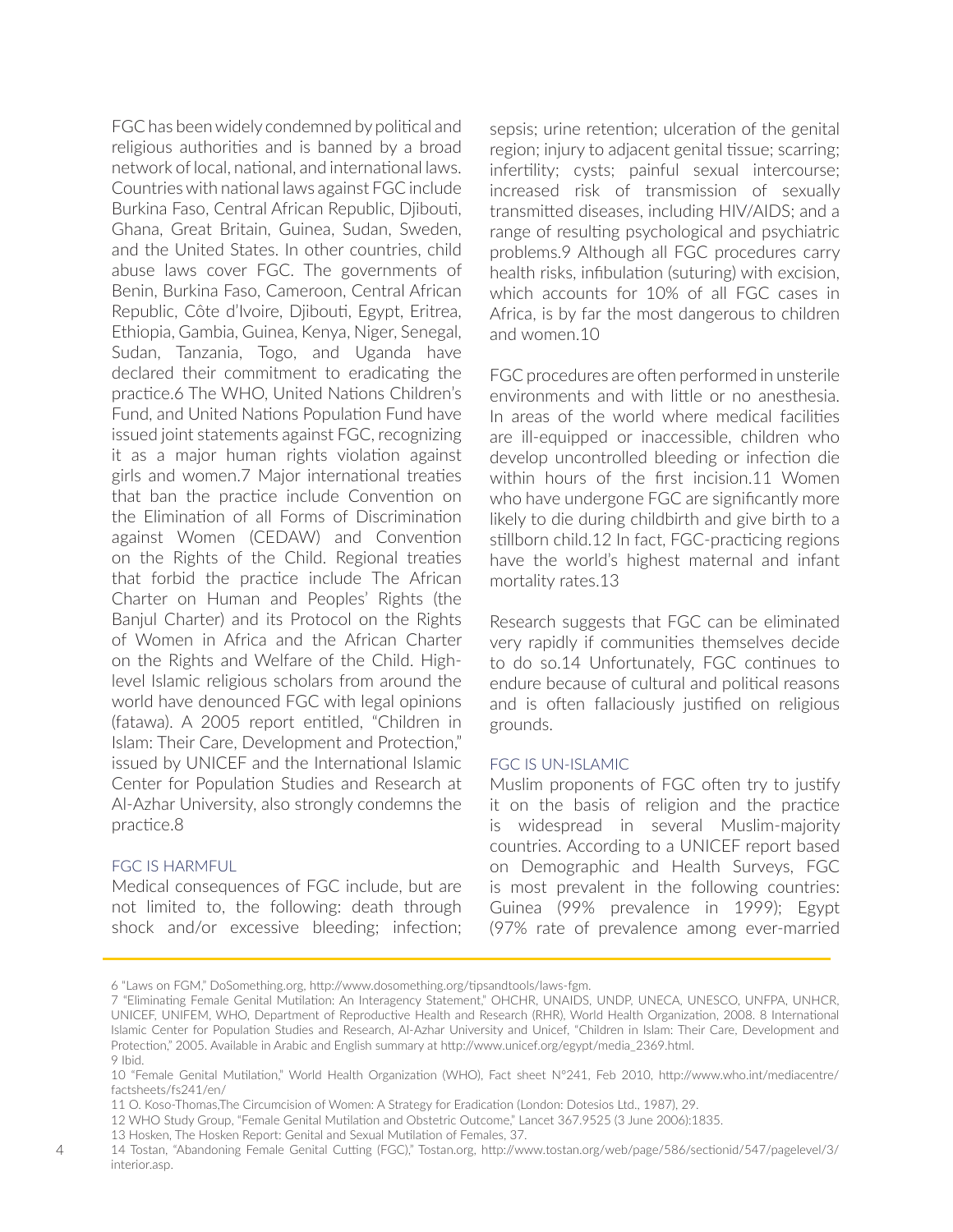women in 2003)15; Mali (92% percent in 2001); and northern Sudan (90% prevalence in 2000).16 Somalia and Djibouti are estimated to have prevalence rates of around 90%. FGC is also common in several Christian-majority countries in Africa including Ethiopia, Kenya, and The Central African Republic (CAR).17 In Burkino Faso, Côte d'Ivoire, Mali, and Niger, Muslim women are more likely than Christian women to have undergone FGC. However, in Kenya and Tanzania, the reverse is true, with a higher percentage of Christian women than Muslim women undergoing FGC.18 Exposure is also determined by ethnicity, locale, and education.19

This diversity stems from the fact that FGC is a social and cultural practice, not a religious one. It predates the birth of both Islam and Christianity. Origins of the practice are unclear; however, it is generally traced to Pharaonic Egypt, based on evidence found on mummies.20 FGC is virtually absent in many Muslim-majority countries, including Iran and Saudi Arabia, where it can be found mainly among immigrant populations.21 It is performed by Christians, Muslims, and Jews, as well as by members of non- Abrahamic religions in the areas where it is common.22

FGC as it is currently practiced has been overwhelmingly condemned by religious authorities and rendered illegal by government statutes and international treaties. Based on every single source guiding Islamic ethics, it is clear that FGC is unjustifiable on Islamic grounds. These sources include the Qur'an, the example and sayings of the Prophet Muhammad (sunnah and hadith), the objectives and principles

of Muslim religious law (maqasid al-shari'a), religious consensus (ijma), legal opinions (fatwa), and analogical deduction (qiyas).

#### I. FGC Contradicts The Holy Qur'an

The Qur'an does not specifically mention female genital cutting. However, the Qur'anic messages of health, justice, and compassion, which permeate the holy text, clearly contradict the practice of FGC. Several other Qur'anic verses strongly condemn acts that negatively affect the human body (2:195; 4: 119; 30:30), as FGC clearly does. Furthermore, the Qur'an promotes mutual pleasure during marital sexual intercourse (2:187 and 30:21), which is severely limited by FGC.

According to the Qur'an, humans were created in "the best stature" (95:4). Therefore, the human body is to be left as it was created by God, unless there is an acceptable reason for interfering with it. "Tradition" is not an acceptable reason, as the Qur'an strongly condemns those who blindly follow harmful traditions:

But when they are told, "Follow what God has bestowed from on high," some answer, "Nay, we shall follow [only] that which we found our forefathers believing in and doing." Why, even if their forefathers did not use their reason at all, and were devoid of all guidance? (2:170).

Islam forbids all harmful and destructive cultural practices. One relevant example is female infanticide, which was "traditional" to pre-Islamic Arabia but came to be banned under Islam. The Qur'anic injunction against female infanticide and hurting innocents, therefore, is

<sup>15</sup> According to UNFPA, there has been a downward shift in these numbers among younger women. A recent 2008 Demographic Health Survey in Egypt (EDHS) reported that FGC prevalence rate among women from ages 15-49 is 91.1 percent; and 74 percent among girls age 15-17. "FGM/C in Egypt: Prevalence Rate and Prospects," UNFPA, http://egypt.unfpa.org/english/fgmStaticpages/0c3b708e-9c55- 4b05-994f- a437f89a81d9/Egypt\_Prevalence\_rate\_and\_Prospects.aspx.

<sup>16</sup> UNICEF, Changing a Harmful Social Convention: Female Genital Mutilation/Cutting (Florence: Unicef Inconti Research Center, 2005), 3-4.

<sup>17</sup> Ibid.

<sup>18</sup> J. Muteshi and J. Sass, Female Genital Mutilation in Africa: An Analysis of Current Abandonment Approaches (Nairobi: PATH, 2005), 10. 19 Ibid., 8-10.

<sup>20</sup> UNFPA, "Frequently Asked Questions on Female Genital Mutilation/Cutting," http://www.unfpa.org/gender/practices2.htm.

<sup>21</sup> Noor Kassamali, "Genital Cutting," in Enyclopedia of Women and Islamic Cultures: Family, Body, Sexuality and Health, eds. Suad Joseph and Afsaneh Najmabadi (Brill, 2005), 129-132.

<sup>22</sup> Carla Makhlouf Obermeyer, "Female Genital Surgeries: The Known, the Unknown, and the Unknowable," Medical Anthropology Quarterly 13.1 (1999): 79-106.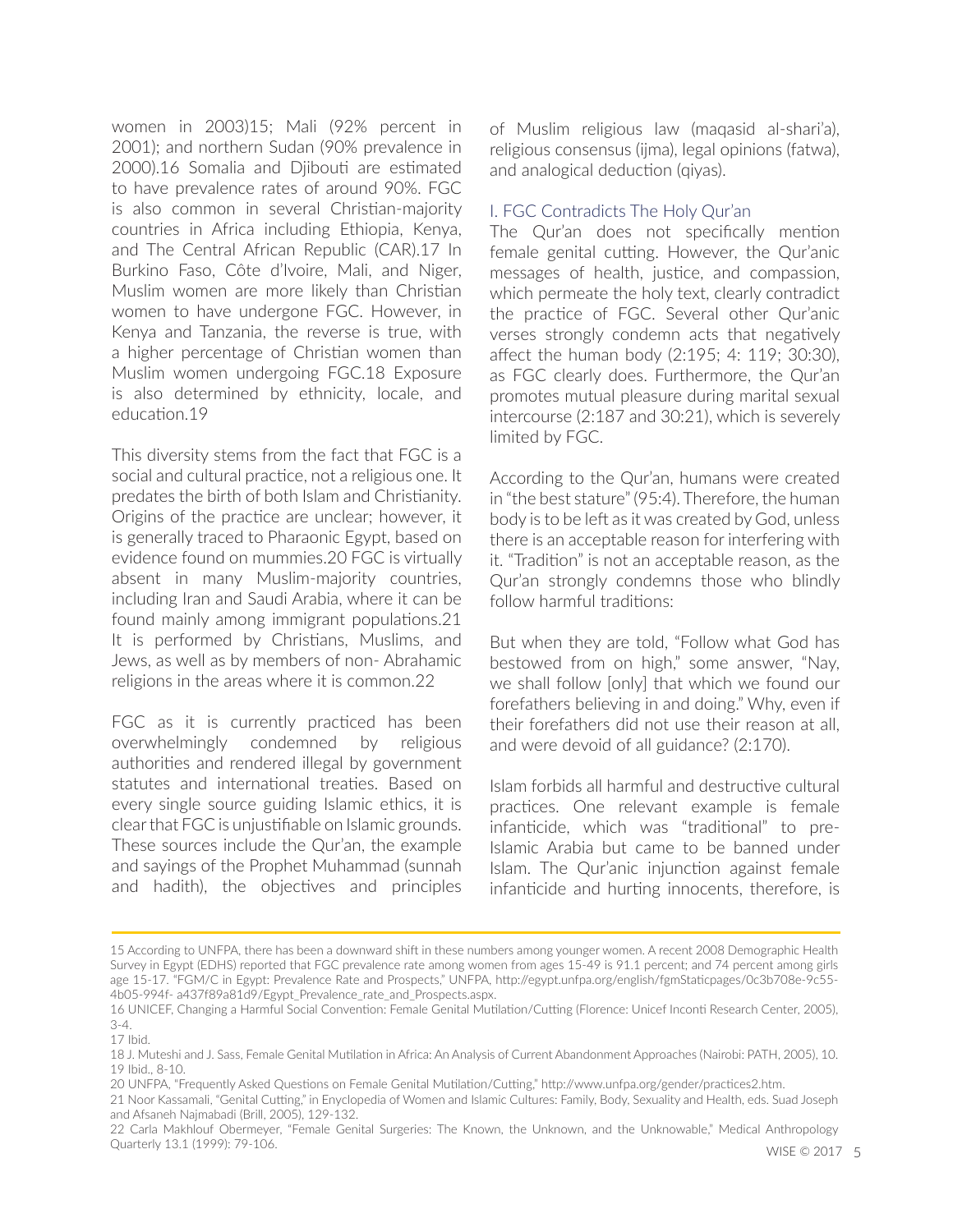worth repeating here: "and when the girl child who was buried alive shall be asked 'for what sin was she killed'" (81: 8-9).

#### II. FGC Contradicts the Prophet's Example and Words (Sunnah and Hadith)

There is no mention of any female members of the Prophet's household being cut, whereas there is evidence that his two grandsons, al-Hassan and al-Hussein, were circumcised at the age of seven days.23

The Prophet was exemplary in his kindness and gentleness towards all members of his family and is known to have said, "Whoever becomes the father of a girl, he should neither hurt her nor treat her with contempt."24 Speaking of one of his daughters, the Prophet noted, "[she] is a part of my body, and I hate what she hates to see, and what hurts her, hurts me."25

Several hadith, the authenticity of which cannot be confirmed, mention female genital cutting. The hadith most commonly used by proponents of FGC is the following:

Um Atiyyat al-Ansariyyah said: "A woman used to perform circumcision in Medina. The Prophet (pbuh) said to her: "Do not cut too severely as that is better for a woman and more desirable for a husband."

This is considered a "weak" hadith and can be found in only one of the six hadith collections generally accepted as authentic.26 Therefore, this hadith is not suitable for legal argumentation. In addition, there is also a great deal of contention as to its wording and interpretation.27 Sayyid Sabiq, renowned scholar and author of Fiqh-usSunnah, has debunked as un-authentic every hadith concerning female circumcision.28

However, even if one were to entertain the possibility that this particular hadith is authentic, it does not justify FGC, because it does not encourage the practice, but instead curbs it: the Prophet is advising against cutting a woman's genitalia severely enough to harm her and her relations with her husband. All but the most symbolic forms of FGC would be banned on the basis of this supposedly sympathetic hadith alone, even if it were authentic.

According to the International Islamic Center for Population Studies and Research at Al-Azhar University, "the use of the general term 'Sunnah Circumcision' [for FGC] is nothing but a form of deceit to misguide people and give the impression that the practice is Islamic."29

#### III. FGC is Not Supported by Legal Consensus (Ijma) or Legal Opinions (Fatwa)

There is no consensus within the four classical fiqh schools on FGC. Classical Islamic scholars who mention female circumcision allowed cutting only the uppermost skin of the clitoral prepuce.30 Therefore, Islam amounted to a regulation and curbing of a pre-existing practice. In keeping with this curbing, currently the majority of Muslims do not practice any form of female genital cutting.

In accordance with the principle of protecting life and in confirmation of the important hadith, "there should be neither harming nor reciprocating harm," Islamic law forbids any attack on the human body, including any form of corporal harm or sexual assault.31 It is likely

23 Ibrahim Lethome Asmani and Maryam Sheikh Abdi, De-linking Female Genital Mutilation/Cutting from Islam (USAID, 2008), 7. Hereafter, Asmani and Abdi.

29 Al-Azhar University and Unicef, "Children in Islam: Their Care, Development and Protection," 9.

<sup>24 &</sup>quot;Abdullah ibn Abbas (ra) reports that the Prophet (saw) said "Whoever becomes the father of a girl, he should neither hurt her nor treat her with contempt nor show preference over her to his sons in kindness and affection. Allah will grant him Paradise in return for kind treatment towards the daughter." Quoted in Mufti M. Mukarram Ahmed, Encyclopaedia of Islam (New Delhi: Anmol Publications, 2005), 74.

<sup>25</sup> Sahih al-Bukhari, Volume 7, Book 62, Number 157.

<sup>26</sup> Imad-ad-Dean Ahmad, "Female Genital Mutilation: An Islamic Perspective," Minaret of Freedom Institute, MFI Pamphlet #1, 2000, http://www.minaret.org/fgm-pamphlet.html. See also Ontario Consultants on Religious Tolerance, "Female Genital Mutilation (FGM): Debates about FGM in Africa, the Middle East & Far East," Religious Tolerance.org, http://www.religioustolerance.org/fem\_cirm.htm 27 Asmani and Abdi, 8. Asmani and Abdi refute a few more weak and misunderstood hadith in pages 8-11.

<sup>28</sup> Muslim Women's League, "Position Paper on Female Genital Mutilation/Female Circumcision," 1999, http://www.mwlusa.org/.

<sup>30</sup> Asmani and Abdi, 17.

<sup>31</sup> Al-Azhar University and Unicef, "Children in Islam: Their Care, Development and Protection," 9. Imam Nawawi, 40 Hadith, chapter 1, no: 32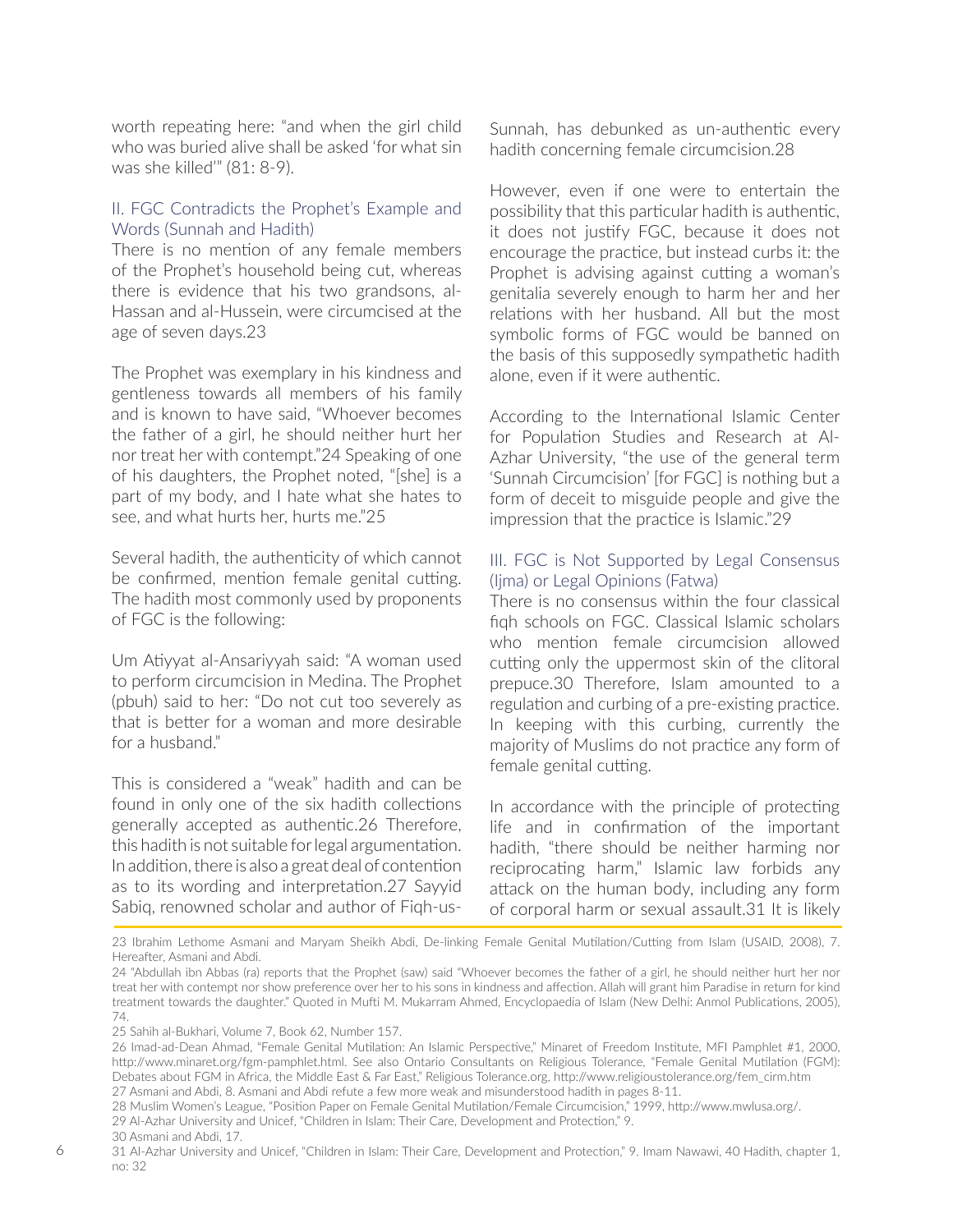that scholars who have called FGC permissible (mubaah) were not aware of its harm, because only a cultural practice that does not hurt an individual or the society can be called permissible under Islamic law.32 With the increase in scientific and medical knowledge on the effects of FGC on children, women, and families, extensive scholarly consensus has begun to form among contemporary scholars. Numerous learned fatwas have been issued against the practice worldwide, and an increasing tide of Islamic scholarship has been wearing down the cultural walls of FGC.

In a global 2006 conference, an impressive array of high-level Islamic religious scholars from around the world declared FGC to be both contrary to Islam and an attack on women.33 Among the scholars present were Egypt's two top Islamic clerics: Dr. Mohammed Sayed Tantawi, the Grand Sheik of Al-Azhar, the foremost theological institute in the Sunni Muslim world, and Grand Mufti Ali Gomaa.34 Other participants included Hamdi Mahmoud Zakzouk (the minister of religious affairs in Egypt), Sultan Abdelkader Mohamed Humad of Djibouti, and Sultan Ali Mirah Hanfary of Ethiopia, as well as distinguished scholars from Somalia, Chad, Mali, Mauritania, Eritrea, Nigeria, Djibouti, Morocco, and Turkey.35 Prominent religious scholar Dr. Yusuf al-Qaradawi, who had previously been ambivalent on the issue, noted that the Qur'an forbids the mutilation of God"s creation and unequivocally declared, "We are on the side of those who ban this practice."36

In 2009, Egypt's Dār al-Iftā', the international

flagship for Islamic legal research, released an extensive statement that denounced "female circumcision" as a harmful cultural rite: "Anyone who is acquainted with the reality of the matter cannot speak except in favor of its prohibition."37 In January 2010, a group of thirty-four West African Muslim scholars and clerics assembled for the purpose of issuing a fatwa against female genital cutting.38 Other prominent scholars who have spoken against FGC include Sheikh Sayyid Sabiq, Sheik Mohammad Arafa, Sheikh Shaltoot, Sheikh Abubakar Aljazaairy, Dr. Su"ad Saleh, and Dr. Selim al-Awwa.

Currently, religious scholars worldwide – including those in Egypt, Iraqi Kurdistan, Somalia, Gambia, and Kenya, to name a few – are working alongside health professionals and social workers to eradicate FGC.39

IV. FGC Cannot Be Supported by Analogy (Qiyas) Proponents of FGC sometimes try to justify it by using qiyas, the Islamic legal tradition of analogy, arguing that FGC is analogous to male circumcision and therefore Islamic. However, FGC is not analogous to male circumcision for the following reasons:

As explained above, FGC has no basis in Islamic texts, in stark contrast to male circumcision.

1.Unlike male circumcision, FGC is practiced only by some Muslim communities, and even these disagree on the extent and parameters of the cutting. Had FGC been as connected to Islam as male circumcision, the extent of cutting

32 Ibid., 15.

WISE © 2017 7 Population Council, 2007), www.popcouncil.org/frontiers; for Somalia, see "Somali Villages Publicly Abandon Female Genital Cutting," Afrigator PR, Oct 12, 2009, http://pr.afrigator.com/business/legal/somali- villages-publiclyabandon-female-genital-cutting/.

<sup>33</sup> Resolution of the Conference of Scholars in Cairo (November 22 and 23, 2006), issued on November 23, 2006, signed on November 24, 2006 by the Grand Mufti of Egypt, Prof. Dr. Ali Gom a. Available http://www.target-human- rights.de/HP- 08\_fatwa/index.php?

<sup>34</sup> Professor Ali Gom a Grand Mufti of Egypt, "Female Genital Mutilation (FGM)," November 24, 2006, http://www.aligomaa.net/ fatwacollection.html.

<sup>35</sup> Emad Mekay, "Africa: Will FGM Fatwa Make a Difference?" Nov 29, 2006, Inter Press Service, http://allafrica.com/stories/200611300282. html.

<sup>36</sup> Amira El Ahl, "A Small Revolution in Cairo: Theologians Battle Female Circumcision," Der Spiegel, Dec 6, 2006, http://www.spiegel.de/ international/spiegel/0,1518,452790,00.html.

<sup>37</sup> Dar-al Ifta al-Masriyyah, "Statement Issued by Dar-al-Ifta al-Masriyyah on Female Circumcision," Feb 4, 2009, http://www.dar-alifta.org/ viewStatement.aspx?ID=112&text=circumcision

<sup>38</sup> Laura Smith-Gary, "Mauritania Islamic Scholars Issue Fatwa Against Female Genital Mutilation," Equal Writes, http://equalwrites. org/2010/03/04/mauritania-islamic-scholars-issue-fatwa-against-female-genital-mutilation/

<sup>39</sup> For Kurdistan, see Golnaz Esfandiari, "Iraq: Study Says Female Genital Mutilation Widespread In North," Radio Free Europe, Jan 21, 2005, http://www.rferl.org/content/article/1057007.html and "Female Circumcision Ban Urged," Institute for War and Peace Reporting, Feb 11, 2010, http://www.iwpr.net/index.php?p=icr&apc\_state=hen&s=f&o=360088; for Gambia, see "Gamcotrap Recruits Niani Elders In FGM Fight," Today Newspaper, Feb 24, 2010, http://today.gm/hi/news/1594.html; for Kenya, see Maryam Sheikh Abdi, "A Religious Oriented Approach to Addressing FGM/C/C among the Somali community of Wajir, Kenya," FRONTIERS Report (Nairobi: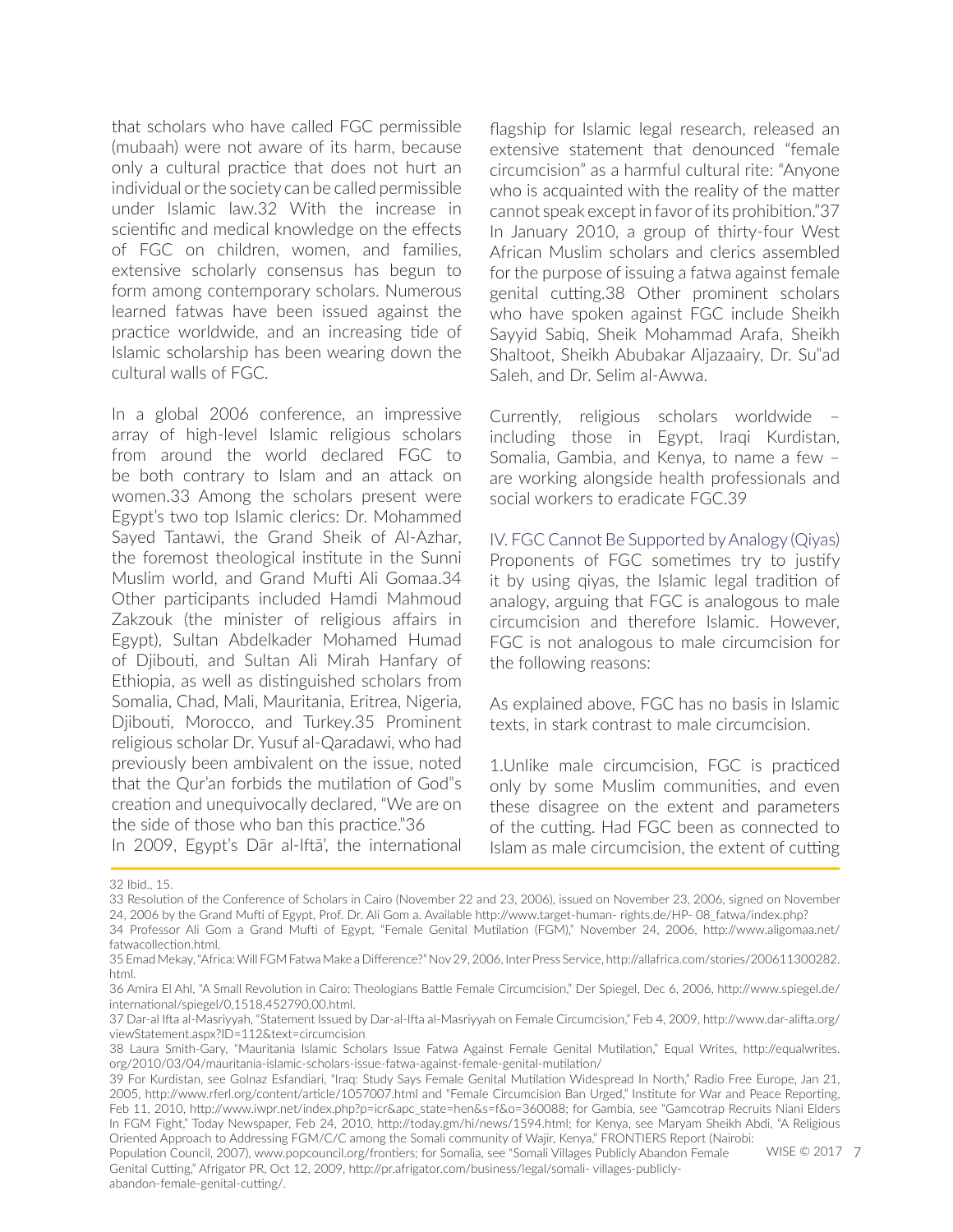would have been as clearly defined and the practice would have been equally widespread.

2. FGC cannot be compared to circumcision because what is cut in males is skin that has no essential function, whereas in females, functional organs are often removed and modified.40

3.There are proven medical benefits to male circumcision, but absolutely no benefits have been reported for FGC – on the contrary, only harm. For example, published medical research suggests that male circumcision is protective against STDs, including HIV/AIDS.41 In stark contrast, FGC is directly correlated with the spread of STDs, including HIV/AIDS; it has been proven to play significant role in actually facilitating the transmission of HIV infection through numerous mechanisms.42

In fact, according to Dr. Su'ad Saleh of Al-Azhar University, FGC resembles not male circumcision but "the custom of burying girls alive, before the advent of Islam."43

#### V. FGC Contradicts the Principles of Islamic Jurisprudence (maqasid al-shari'a)

According to scholarly consensus, the six objectives and principles of Muslim religious law (Shari"a) include the protection and promotion of religion (al-din), life (al-nafs), mind (al-'aql), family (al-nasl), wealth (al-mal), and dignity (al- 'ird). FGC violates at least five of these principles: The Protection of Life: FGC harms infants, girls, and women, endangering their lives and the lives of their future children.

The Protection of Mind: FGC harms girl's minds by undermining their mental and psychosexual health, causing psychosis and trauma.

The Protection of Family: FGC prevents the proper fulfillment of conjugal relations and precludes a mutually pleasurable sexual relationship between a husband and wife. Medical evidence clearly indicates that healthy sexual relationships promote health, stress relief, stronger immune systems, better sleep, and even longer life.44 In contrast, FGC precludes these health benefits and has been linked to infertility and divorce.45

The Protection of Dignity: FGC harms women's dignity, condemning them to a life of serial infections and intimate scars.46 Disfiguring genitalia, on the unproven assumption that it prevents promiscuity, denies humans their divine right to free will and dignity.

The Protection of Religion: In many cases, suturing and scars make it impossible for the cut female to attain ritual cleanliness (tahara), denying her the right to worship.47 The unnecessary health problems caused by FGC prevent a woman from enjoying the two blessings the Prophet has praised: "health and free time for doing good."48

#### CONCLUSION AND RECOMMENDATIONS

The Shura Council absolutely and unconditionally condemns FGC as a harmful practice that contradicts both the spirit and the letter of Islam, violates international laws on children's rights and women's rights, and endangers populations

46 Okumephuna Chinwe Celestine, "FGM: An Insult On The Dignity Of Women," Testimonial from Nigeria, The FGC Education and Networking Project, 2003 http://www.fgmnetwork.org/articles/nigeria.php.

<sup>40</sup> Asmani and Abdi, 16-7.

<sup>41</sup> Donald G. McNeil Jr., "H.I.V. Risk Halved by Circumcision, U.S. Agency Finds" NY Times, Dec 14, 2006, http://query.nytimes.com/gst/ fullpage.html?sec=health&res=9905e0d71531f937a25751c1a9609c8b63.

<sup>42</sup> M. Brady, "Female Genital Mutilation: Complications and Risk of HIV Transmission," Aids Patient Care STDS 12 (1999): 709-16. 43 "Death of Girl During Circumcision Stirs Debate in Egypt and Prompts a Fatwa by Mufti of Egypt Banning this Practice," Transcript of program on Al-Mihwar TV, 2007-JUN-24, http://www.memritv.org/

<sup>44</sup> Doheny, Kathleen "10 Surprising Health Benefits of Sex" WebMD at http://www.webmd.com/sex- relationships/features/10- surprisinghealth-benefits-of-sex?page=3; see also Stacy Tessler Lindau and Natalia Gavrilova, "Sex, Health, and Years of Sexually Active Life Gained Due to Good Health," British Journal of Medicine, BMJ 2010;340:c810 at http://www.bmj.com/cgi/content/full/340/mar09\_2/c810

<sup>45</sup> Clement Oko Nnachi, "Nigeria: Female Circumcision in Igboland," Nigerian Tribune, reprinted by FGM Education and Networking Project, 2003, http://www.fgmnetwork.org/gonews.php?subaction=showfull&id=1170937325&archive=&start\_from=&ucat=1&

<sup>47 &</sup>quot;Kenya: Islamic Scholars Find No Religious Justification for FGM/C," FRONTIERS OR, Summary no. 73 (Washington, DC: Population Council, 2008).

<sup>48 &</sup>quot;Narrated by Ibn 'Abbas: The Prophet said, "There are two blessings which many people lose: (They are) health and free time for doing good." (Sahih al-Bukhari, 8/421).